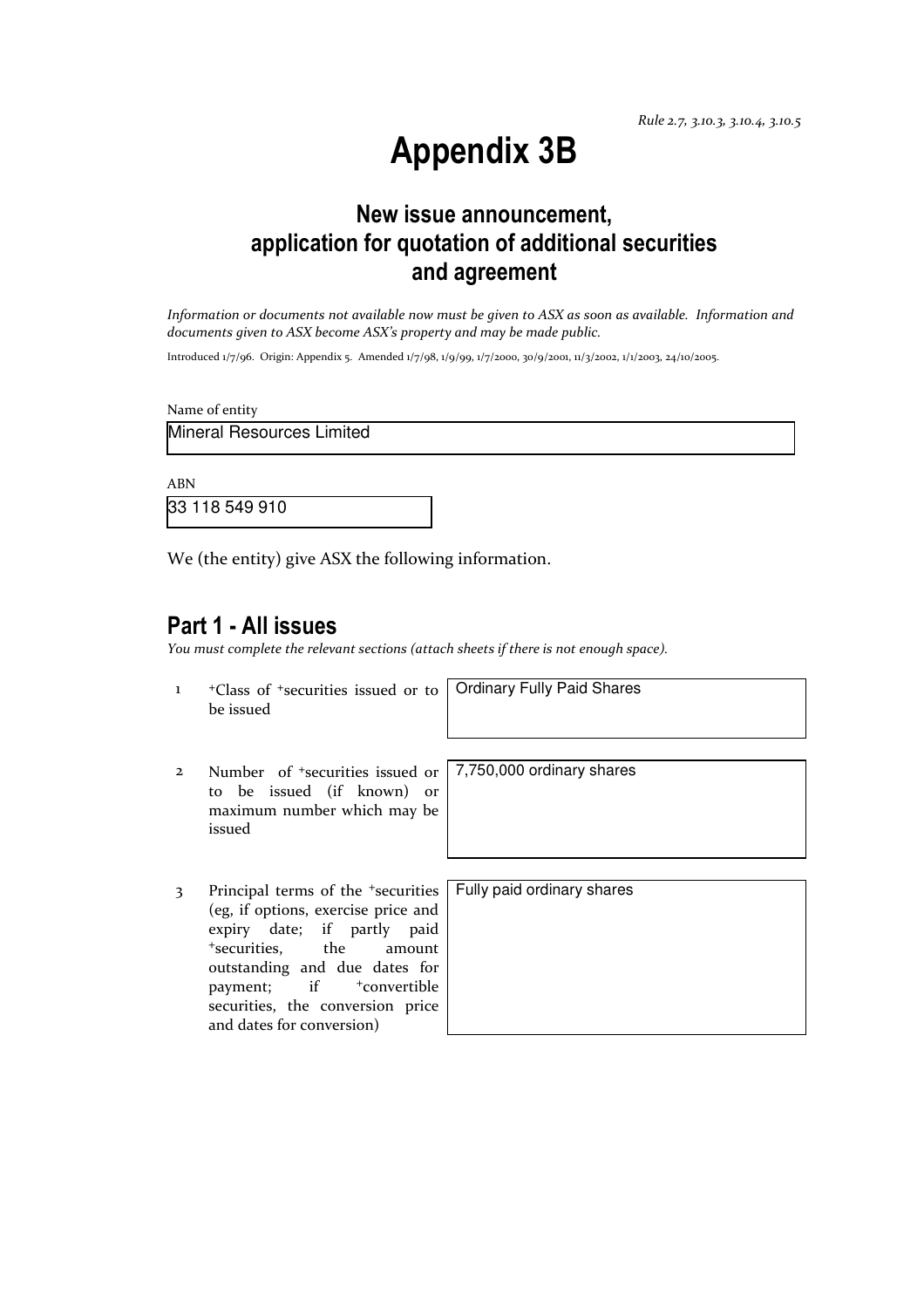| 4 | Do the <sup>+</sup> securities rank equally in<br>all respects from the date of<br>allotment with an existing <sup>+</sup> class<br>of quoted <sup>+</sup> securities?                                                                                                                                                                                                                                   | Fully Paid Ordinary Shares - Yes.                                                                             |                                                                                                                                                |
|---|----------------------------------------------------------------------------------------------------------------------------------------------------------------------------------------------------------------------------------------------------------------------------------------------------------------------------------------------------------------------------------------------------------|---------------------------------------------------------------------------------------------------------------|------------------------------------------------------------------------------------------------------------------------------------------------|
|   | If the additional securities do not<br>rank equally, please state:<br>the date from which they do<br>the extent to which they<br>for<br>the<br>participate<br>next<br>dividend, (in the case of a<br>trust, distribution) or interest<br>payment<br>the extent to which they do<br>not rank equally, other than in<br>relation to the next dividend,<br>distribution<br>interest<br><b>or</b><br>payment |                                                                                                               |                                                                                                                                                |
| 5 | Issue price or consideration                                                                                                                                                                                                                                                                                                                                                                             |                                                                                                               | Placement of ordinary shares with exempt<br>investors in accordance with Chapter 6D of the<br>Corporations Act 2001 (Cth) at \$6.75 per share. |
| 6 | Purpose of the issue<br>(If issued as consideration for the<br>acquisition of assets,<br>clearly<br>identify those assets)                                                                                                                                                                                                                                                                               | To provide capital funds for the construction of<br>mineral processing plants and<br>associated<br>equipment. |                                                                                                                                                |
|   |                                                                                                                                                                                                                                                                                                                                                                                                          |                                                                                                               |                                                                                                                                                |
| 7 | Dates of entering <sup>+</sup> securities<br>into uncertificated holdings or<br>despatch of certificates                                                                                                                                                                                                                                                                                                 | 30/11/09                                                                                                      |                                                                                                                                                |
|   |                                                                                                                                                                                                                                                                                                                                                                                                          |                                                                                                               |                                                                                                                                                |
|   |                                                                                                                                                                                                                                                                                                                                                                                                          | Number                                                                                                        | <sup>+</sup> Class                                                                                                                             |
| 8 | and <sup>+</sup> class of<br>Number<br>all<br><sup>+</sup> securities<br>quoted<br><b>ASX</b><br>on<br>including)<br>the<br>securities<br>in<br>clause 2 if applicable)                                                                                                                                                                                                                                  | 140,395,680                                                                                                   | Paid<br>Ordinary<br>Fully<br><b>Shares</b>                                                                                                     |

Number + Class

<sup>+</sup> See chapter 19 for defined terms.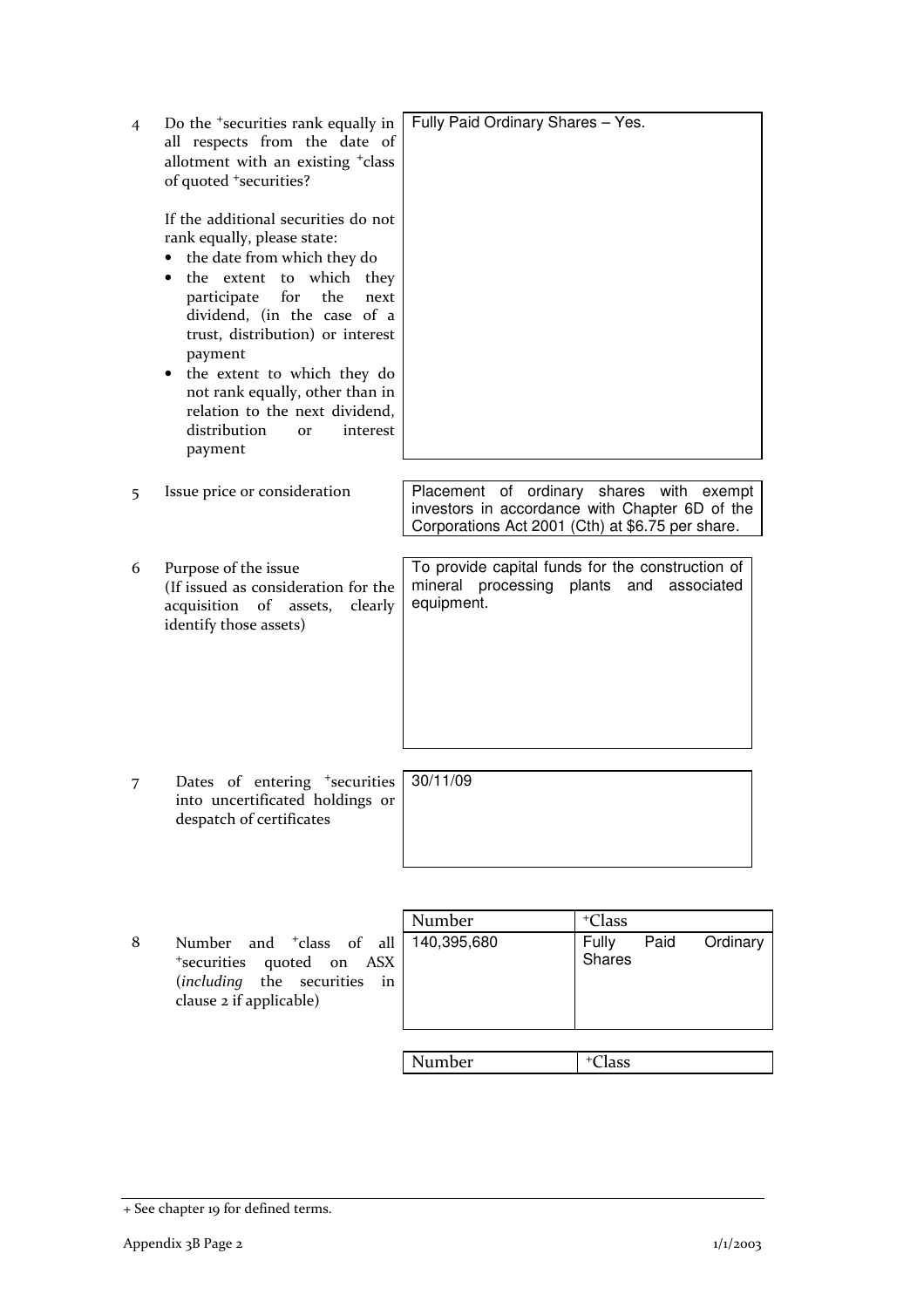| Number and <sup>+</sup> class of all 5,000,000<br>$\mathbf Q$<br>*securities not quoted on ASX<br>(including the securities<br>in<br>clause 2 if applicable) | 575,000<br>250,000<br>10,000,000<br>915,000<br>250,000 | Options \$6.05, 6/8/10<br>Options \$1.80, 15/1/11<br>Options \$0.90, 28/7/11<br>Options \$6.05, 6/8/11<br>Options \$1.90, 15/1/12<br>Options \$0.90, 28/7/12 |
|--------------------------------------------------------------------------------------------------------------------------------------------------------------|--------------------------------------------------------|--------------------------------------------------------------------------------------------------------------------------------------------------------------|
|--------------------------------------------------------------------------------------------------------------------------------------------------------------|--------------------------------------------------------|--------------------------------------------------------------------------------------------------------------------------------------------------------------|

10 Dividend policy (in the case of a trust, distribution policy) on the increased capital (interests) Ordinary shares participate equally with existing shareholders

# Part 2 - Bonus issue or pro rata issue

| 11 | security<br>holder<br>approval<br><b>Is</b><br>required?                                                                                                                                                                                        |
|----|-------------------------------------------------------------------------------------------------------------------------------------------------------------------------------------------------------------------------------------------------|
| 12 | Is the issue renounceable or non-<br>renounceable?                                                                                                                                                                                              |
| 13 | Ratio in which the <sup>+</sup> securities<br>will be offered                                                                                                                                                                                   |
| 14 | <sup>+</sup> Class of <sup>+</sup> securities to which the<br>offer relates                                                                                                                                                                     |
| 15 | +Record date<br>determine<br>to<br>entitlements                                                                                                                                                                                                 |
| 16 | different<br>Will<br>holdings<br>on<br>registers (or subregisters) be<br>aggregated<br>for<br>calculating<br>entitlements?                                                                                                                      |
| 17 | Policy for deciding entitlements<br>in relation to fractions                                                                                                                                                                                    |
| 18 | Names of countries in which the<br>entity has <sup>+</sup> security holders who<br>will not be sent new issue<br>documents<br>Note: Security holders must be told how their<br>entitlements are to be dealt with.<br>Cross reference: rule 7.7. |
| 19 | Closing date for receipt<br>of<br>acceptances or renunciations                                                                                                                                                                                  |
| 20 | Names of any underwriters                                                                                                                                                                                                                       |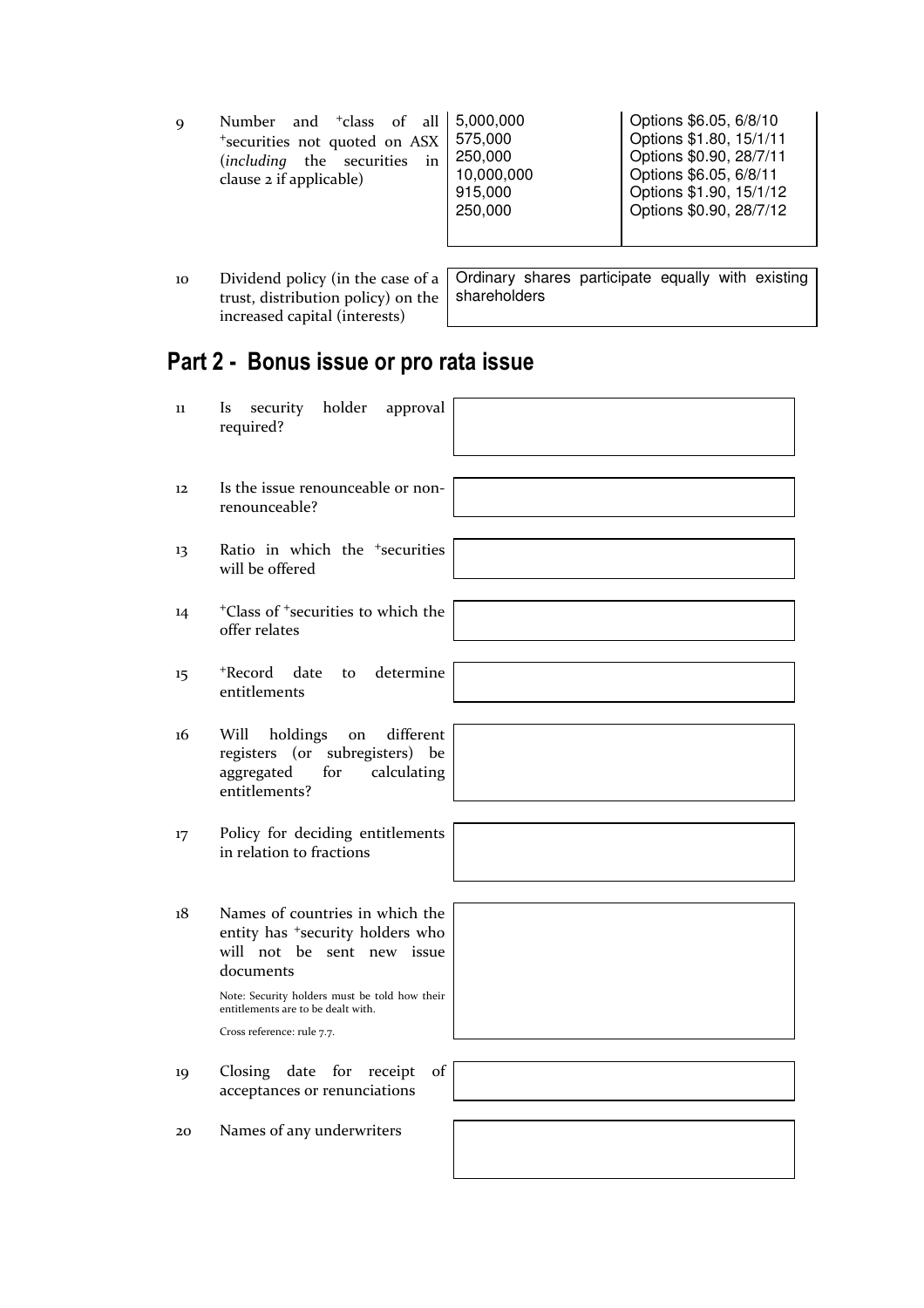| 21 | Amount of any underwriting fee<br>or commission                                                                                                                                     |  |
|----|-------------------------------------------------------------------------------------------------------------------------------------------------------------------------------------|--|
| 22 | Names of any brokers to the<br>issue                                                                                                                                                |  |
|    |                                                                                                                                                                                     |  |
| 23 | Fee or commission payable to<br>the broker to the issue                                                                                                                             |  |
| 24 | Amount of any handling fee<br>payable to brokers who lodge<br>acceptances or renunciations on<br>behalf of <sup>+</sup> security holders                                            |  |
| 25 | If the issue is contingent on<br>*security holders' approval, the<br>date of the meeting                                                                                            |  |
| 26 | Date entitlement and acceptance<br>form and prospectus or Product<br>Disclosure Statement will be sent<br>to persons entitled                                                       |  |
| 27 | If the entity has issued options,<br>and the terms entitle option<br>participate<br>holders<br>to<br>on<br>exercise, the date on which<br>notices will be sent to option<br>holders |  |
| 28 | Date rights trading will begin (if<br>applicable)                                                                                                                                   |  |
| 29 | Date rights trading will end (if<br>applicable)                                                                                                                                     |  |
|    |                                                                                                                                                                                     |  |
| 30 | How do <sup>+</sup> security holders sell<br>their entitlements in full through<br>a broker?                                                                                        |  |
|    |                                                                                                                                                                                     |  |
| 31 | How do <sup>+</sup> security holders sell<br>of<br>their<br>entitlements<br>part<br>through a broker and accept for<br>the balance?                                                 |  |
|    |                                                                                                                                                                                     |  |
| 32 | How do <sup>+</sup> security holders dispose<br>of their entitlements (except by<br>sale through a broker)?                                                                         |  |
|    |                                                                                                                                                                                     |  |

<sup>+</sup> See chapter 19 for defined terms.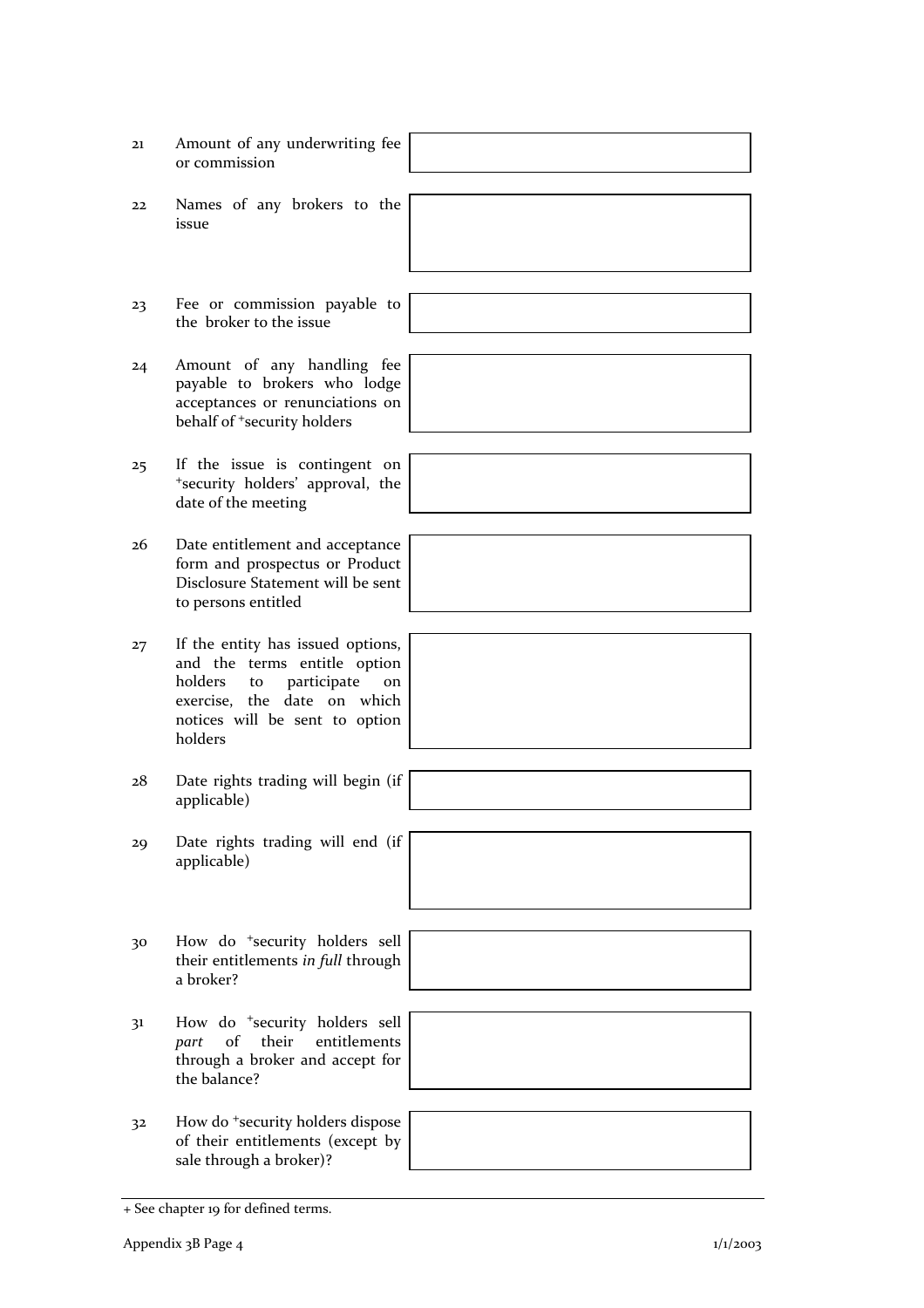33 <sup>+</sup>Despatch date

## Part 3 - Quotation of securities

You need only complete this section if you are applying for quotation of securities

34 Type of securities (tick one) (a)  $\bigwedge$  Securities described in Part 1 (b) All other securities

> Example: restricted securities at the end of the escrowed period, partly paid securities that become fully paid, employee incentive share securities when restriction ends, securities issued on expiry or conversion of convertible securities

### Entities that have ticked box 34(a)

#### Additional securities forming a new class of securities

Tick to indicate you are providing the information or documents

35 If the <sup>+</sup>securities are <sup>+</sup>equity securities, the names of the 20 largest holders of the additional <sup>+</sup>securities, and the number and percentage of additional <sup>+</sup>securities held by those holders

36 If the \*securities are \*equity securities, a distribution schedule of the additional <sup>+</sup>securities setting out the number of holders in the categories 1 - 1,000 1,001 - 5,000 5,001 - 10,000 10,001 - 100,000 100,001 and over

37 A copy of any trust deed for the additional +securities

#### Entities that have ticked box 34(b)

- 38 Number of securities for which <sup>+</sup>quotation is sought
- 39 Class of <sup>+</sup>securities for which quotation is sought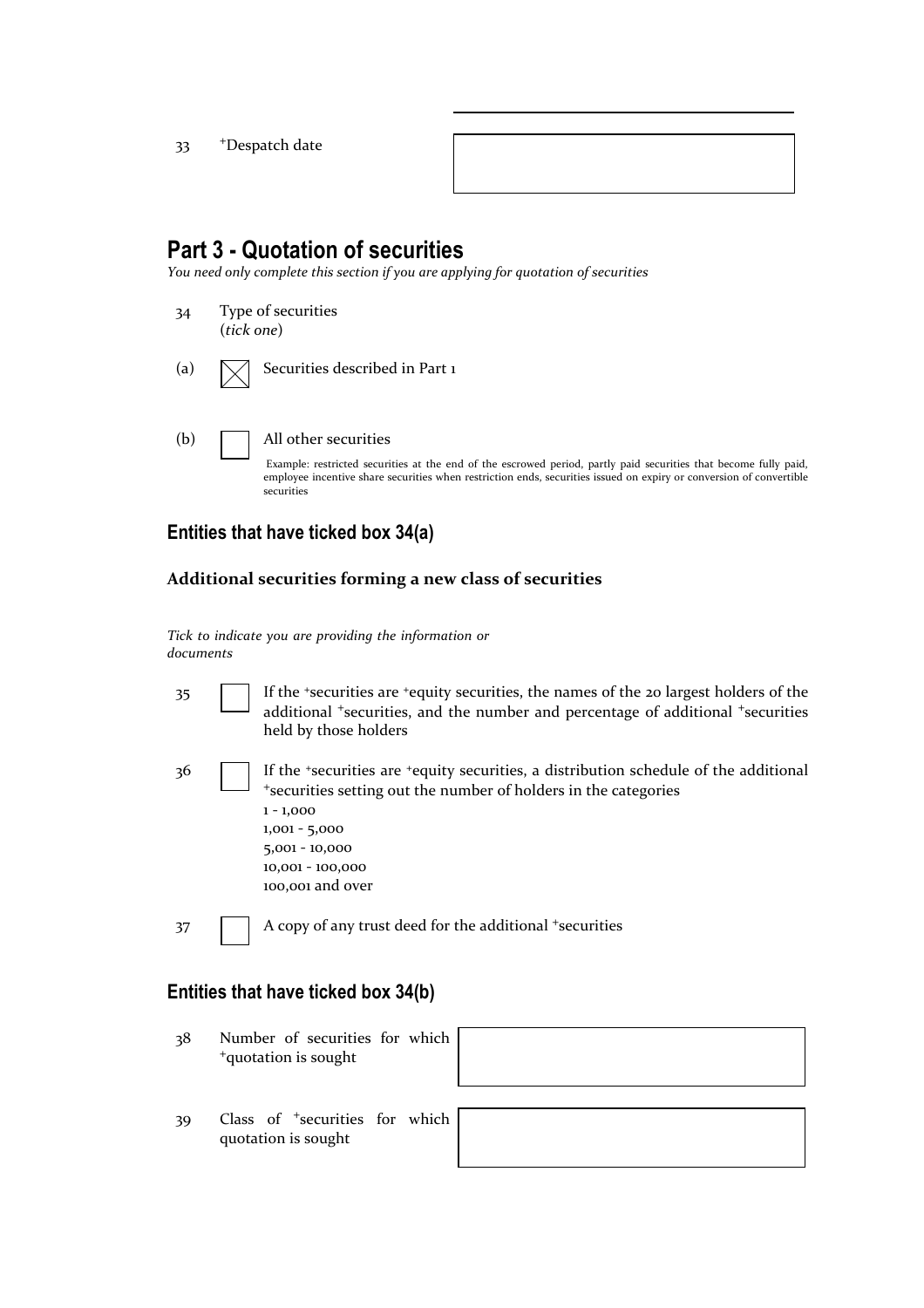40 Do the <sup>+</sup>securities rank equally in all respects from the date of allotment with an existing <sup>+</sup>class of quoted <sup>+</sup>securities?

> If the additional securities do not rank equally, please state:

- the date from which they do
- the extent to which they participate for the next dividend, (in the case of a trust, distribution) or interest payment
- the extent to which they do not rank equally, other than in relation to the next dividend, distribution or interest payment
- 41 Reason for request for quotation now

Example: In the case of restricted securities, end of restriction period

(if issued upon conversion of another security, clearly identify that other security)

|    |                                                                                                                             | Number | <sup>+</sup> Class |
|----|-----------------------------------------------------------------------------------------------------------------------------|--------|--------------------|
| 42 | Number and <sup>+</sup> class of all<br><sup>+</sup> securities quoted on ASX<br>(including the securities in clause<br>38) |        |                    |

<sup>+</sup> See chapter 19 for defined terms.